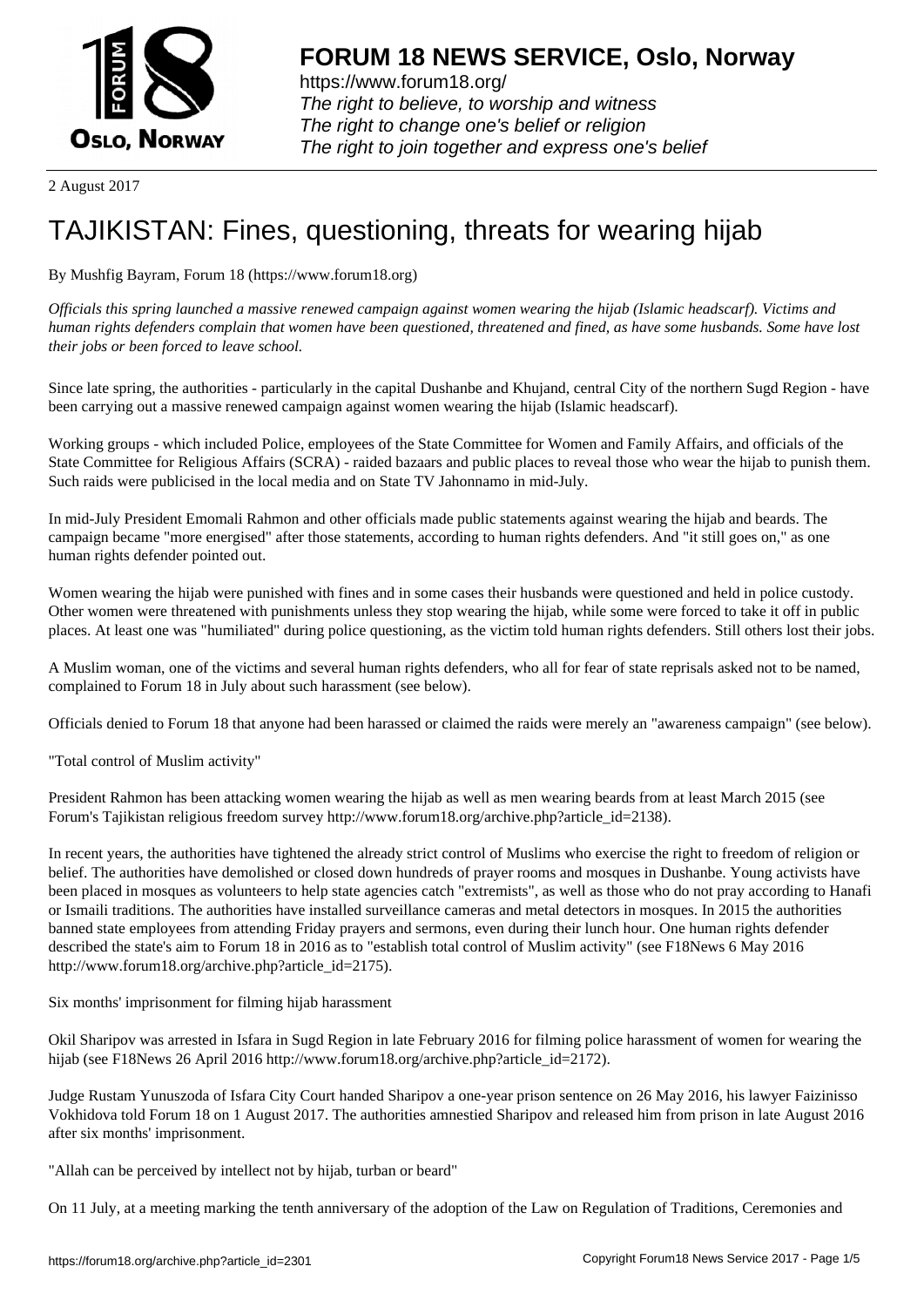traditional in Tajikistan, as well as against long beards.

Radio Free Europe reported Rahmon warning in the same meeting that some women "wearing black and dark apparel (..) trample on the values of our traditional culture and darken the spiritual space of our society." He was reported saying that "Allah can be perceived by the intellect not by the hijab, turban or beard."

Rahmon warned that extremist religious movements in Tajikistan "emerged because of bowing before and imitation of foreign language and culture".

Health and Social Protection Minister Nasim Olimzoda spoke on 15 July about what he claimed was the need to create permanent committees in healthcare institutions to monitor employees and ensure that they do not wear the hijab.

Ministry spokesperson Fotima Ghoyibova refused to comment on Minister Olimzoda's statement. "I don't know when the Minister spoke on this," she claimed on 1 August. Told that many news agencies reported on this, she asked Forum 18 to send written questions through the Foreign Ministry.

The Interior Ministry noted on its website in January 2016 that in 2015 in Khatlon Region alone the authorities "forcibly shaved beards of thirteen thousand men. Authorities also closed down 162 shops selling hijabs," according to the local media.

# Shankhaibazaar raid in Dushanbe

State TV channel Jahonnamo broadcast on 19 July the authorities' anti-hijab raid in Dushanbe's open-air market Shankhaibazaar, which was also reported by local news agency Asiaplus. As reported by it and in the video material of Jahonnamo TV, seen by Forum 18, Makhbuba Azimova, Press-Secretary of the State Committee for Women and Family Affairs, spoke against the hijab in her television interview. She and her co-employees from the Committee were shown stopping women in the hijab and convincing them against wearing it. They also warned those who sold and bought non-traditional religious apparel in the bazaar.

# Raids in Sugd

Working groups created by the Sugd Department of the State Committee for Women and Family Affairs in early July raided all the Districts, shopping centres, bazaars, sewing workshops, restaurants, healthcare institutions, schools, and kindergartens to reveal those wear hijab and to give lectures against wearing it, local news agencies reported. The working groups reportedly included the police, healthcare and education institutions, and religious affairs officials.

Nodira Mirzozoda, Chair of the Sugd Department who personally participated in the raids, adamantly denied to Forum 18 that the working groups campaigned against the hijab. "We only asked women about their problems and spoke to them on family issues, but not the hijab," she claimed to Forum 18 on 19 July. "This issue is in the competence of other authorities, not us."

When Forum 18 told her it has seen the raid of the Dushanbe bazaar by her State Committee broadcast by State TV and of the media reports of the anti-hijab working groups created by her Department, Mirzozoda declined to discuss the issue further. "Please, send your further questions in writing."

Sugd Regional Police's Chief of the Criminal Investigation Department, Mashraf Islomzoda, declined to comment on the raids and violations by the Police. "I am not competent on this issue, please talk to the Chief of Police," he told Forum 18 on 1 August. "Other staff are involved in this issue." Phones of the Chief of Sugd Police went unanswered on 1 August.

Police "humiliate" woman during questioning, another's husband held for three days

The husbands of two victims, "Zulola" and "Volida" (not their real names to protect their security), were summoned to Khujand City Police Station questioned, one human rights defender complained to Forum 18.

In Zulola's case, "both she and her husband were summoned to the Police Station and questioned separately. Each was questioned for between three and four hours." Zulola told the human rights defender that she "felt humiliated" during the Police questioning. After the incident Zulola "changed her dress and head cover style."

Volida's husband was questioned as to why his wife wore the hijab and was kept in custody for three days after the questioning.

Fined for granddaughter's hijab

One seventy-year-old woman was fined 2,000 Somonis (1,800 Norwegian Kroner, 190 Euros or 230 US Dollars) because her granddaughter wears the hijab, a human rights defender told Forum 18.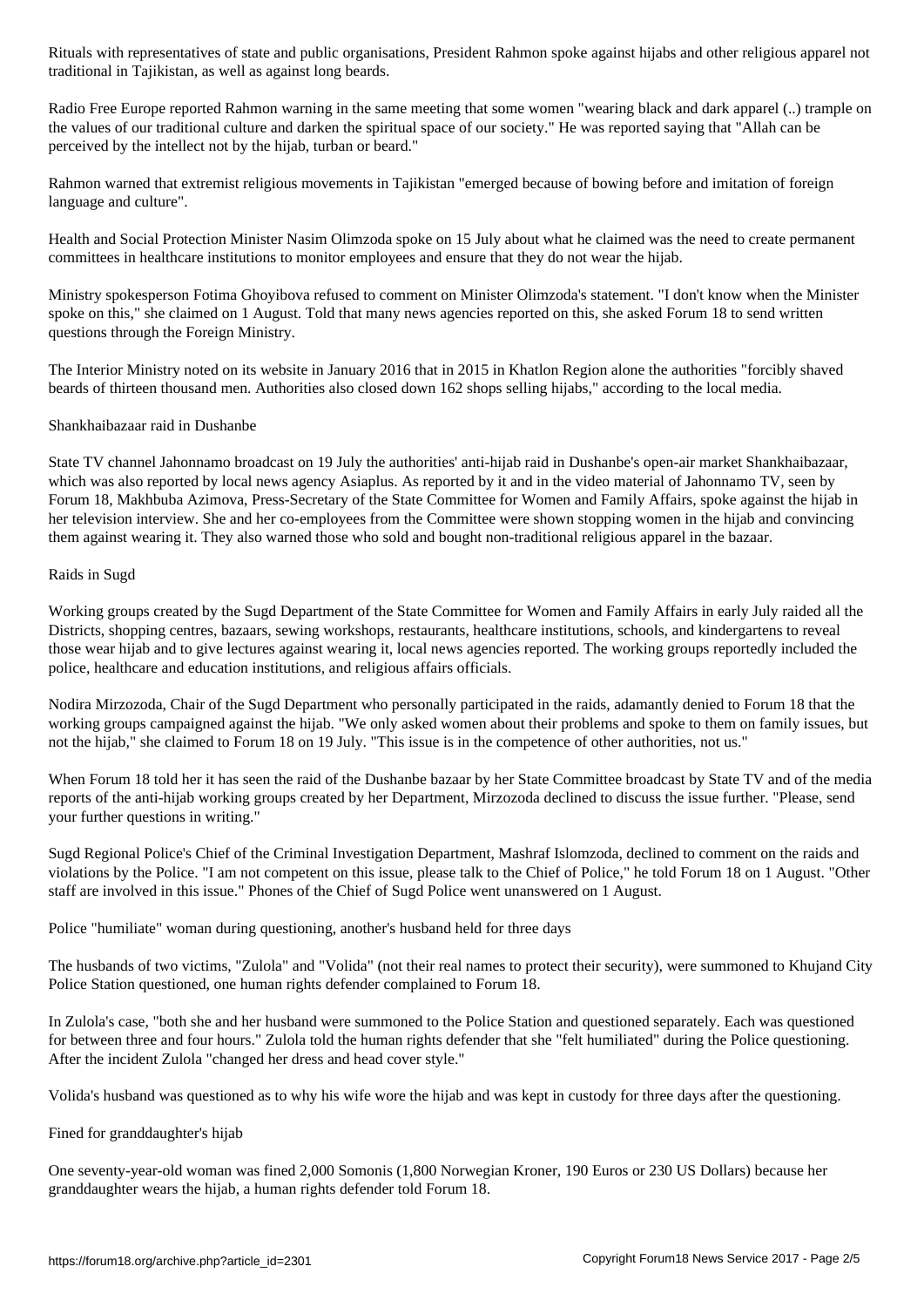In another case, two related women "gave up wearing the hijab" since the authorities fined each of them approximately 900 Somonis, the human rights defender told Forum 18. "It is easier not to wear the hijab than to get into trouble with the police and pay such heavy fines," the women explained to the human rights defender.

Forced on street to take off hijab

A Muslim woman from Khujand, who asked not to be named for fear of state reprisals, complained that she was discriminated against for wearing the hijab. In May, Police officers barred her from entering the city's circus. "Officers insisted that I take off my hijab or else they will call for duty officers to take me to the Police Station," she told Forum 18 on 27 July. The woman managed to evade the pressure and remained at the circus.

The woman also told Forum 18 that on a separate occasion while she was walking on the street, two women, who introduced themselves as Police officers, who were "dressed in European style dress, stopped me to ask why I wore not a traditional Tajik dress and head cover but a foreign one in ignorance of the officials' public statements." She said that "When I told them that it is my right and that the Law does not prohibit it, they told me that I violate the Law since the Chief of Sugd Police had publicly announced that women must not wear the hijab."

When the woman asked the police officers to tell her exactly what law prohibits wearing the hijab, they could not answer. "They wanted to write down my name and address but I walked away."

Police harass Madina on the street and force her to take off hijab

Police stopped 24-year-old Madina on the street demanding that she take off her hijab, one human rights defender told Forum 18. When she refused to do so, "the police officers very rudely demanded that she must take it off right on the spot. She was scared and took it off." The human rights defender lamented that while telling them this Madina cried "and said that she never felt so humiliated before."

The officers also filmed it, and warned Madina that if she continues to wear the hijab they will share the film on the internet and broadcast it on television.

### Forced to leave job

Makhrifat, a 58-year-old street vendor in Khujand, was forced to hire somebody else to run her shop because of the pressure of the authorities to take off her hijab. "Last year Police checked up on her in her shop numerous times, demanding her that she take off her hijab," one human rights defender complained to Forum 18. "Finally they threatened her that the National Security Committee (NSC) secret police will deal with her now."

Makhrifat complained to various State organs, including the State Committee for Women and Family Affairs, but with no success. "She was told that she must take off her hijab." She felt that she had no choice but to hire somebody else for her shop.

Lost her job, cannot find employment but official pressure continues

Khujand resident Karomat, who is over forty, also had to leave her job in about 2011 because she was pressured to take off her hijab. "She could not find employment with her higher education because she wears the hijab." However, the authorities still pressure her. "In the beginning of June, police stopped her at the market and wrote down her name and details. The authorities then visited her home several times until very recently, demanding that she take off her hijab."

During the last two police raids on her flat, officers "banged on her door when she decided not to open it." The last time officials sent her a message through her neighbours that she must come to the local Police Station. Karomat "decided through consultation with a lawyer that she will not visit the Police without a written summons." She refuses to take off her hijab "because it is her elementary human right".

# Schoolgirl forced to leave school

Malika is unemployed and has two daughters aged 15 and 16. All three wear the hijab. During a police raid on their home, officers asked her "how could they stoop so low as to wear the hijab", a human rights defender complained to Forum 18. "After they lectured her on the hijab, the officers warned that her husband will have trouble with the authorities unless they stop wearing it."

After the July public statements by President Rahmon and other officials, Malika was summoned along with other parents to the school. Staff there demanded that she "take the hijabs off her daughters." Malika "had to take her oldest daughter out of the school."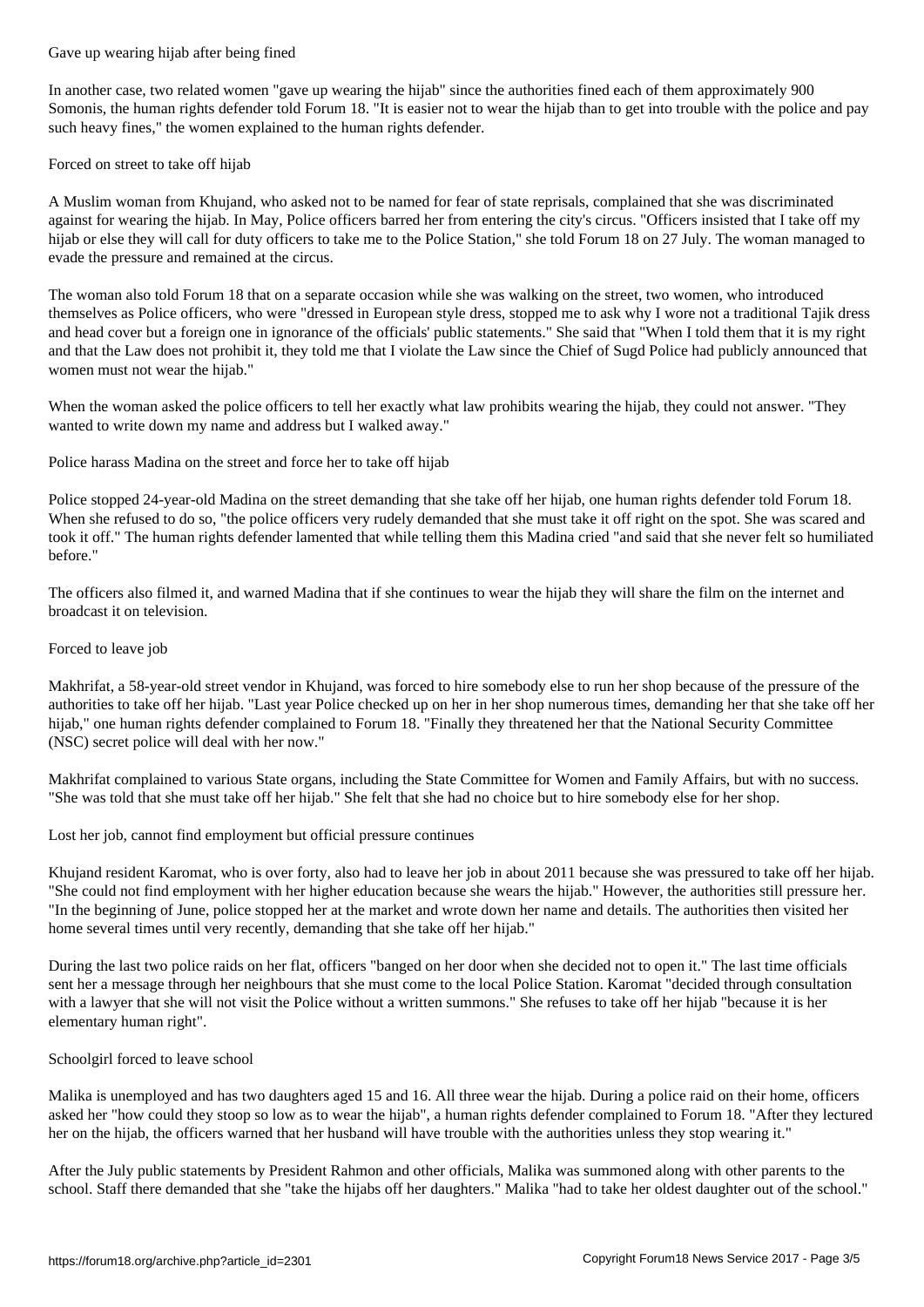Sitora, a married woman with children, was stopped in a market place in Khujand for wearing the hijab. Police and representatives of the State Committee for Women and Family Affairs took her to her home. The officials "lectured her mother to convince her daughter not to wear the hijab before leaving".

After that, Police stopped her again while she was entering a park in the city. Officers told her that she "cannot enter the park unless she takes off the hijab." Sitora did not take off her scarf and had to enter the park later.

# "Vigorous fight against Islam"

Human rights defenders have condemned the anti-hijab and anti-beard campaign to Forum 18. "It is a flagrant violation of women's fundamental human right, their discrimination and utter disrespect to them," one human rights defender complained to Forum 18. "As a rule those who wear the hijab or beards are practicing Muslims. In reality, the worst thing is that under propaganda against the hijab and beards and by these campaigns and raids, the authorities are conducting a vigorous fight against Islam."

Idigul Kosimzoda, Chair of the State Committee for Women and Family Affairs, confirmed the raids to hunt for women wearing hijabs but declined to comment. "Working groups were established by the SCRA, and [Makhbuba] Azimova [the Committee Press-Secretary] was included in it. Please talk to the SCRA," she told Forum 18 on 1 August.

Told that Azimova, as well as employees of Sugd Regional Department of the Committee, who participated in the raids in Dushanbe and Khujand, are subordinate to her, Forum 18 asked why she endorsed the raids. "I am very busy with people in my office, please talk to the SCRA," she responded. She declined to talk further to Forum 18.

Khuseyn Shokirov of the SCRA claimed to Forum 18 on 1 August that his Committee was "not involved" in the raids. "I am surprised that Kosimzoda asked you to talk to us." Asked if the SCRA approves the raids, he evaded the question. "We are not against women wearing the hijab, but we encourage our women to wear our traditional costumes. Those in Africa or in Saudi Arabia do not wear Tajik head coverings or dresses, so why should we dress like them?"

Told about the violations against the Muslim women and raids since late spring, and asked why the State Committee was not concerned and raised the issue with higher authorities, Shokirov responded: "No one complained to us."

Why Police raids against hijab and harassment of women and their families?

Asked why the Interior Minister is involved in raids against women in the hijab, and Police harassed women and their husbands, the Ministry referred Forum 18 on 2 August to Zumrad Abdullozoda, Chief of the International Relations Section. Abdullozoda wrote down Forum 18's questions but then declared: "Other Ministry officials are overseeing that issue." She promised to seek the answers from those officials and asked Forum 18 to call back. Subsequent calls on the same day went unanswered.

Colonel Raimjon Abduvaliyev, Chief of Staff of Sugd Regional Police, defended the raids on women wearing the hijab. Asked if he does not think the Police violate the women's fundamental human rights, he told Forum 18 on 2 August: "We are only talking to women on the streets to explain them that it is better to wear our own national dress and head cover instead of foreign ones." Asked why the Police should be involved in the anti-hijab campaign, Colonel Abduvaliyev claimed: "It is only an awareness campaign."

Told about the cases of abuse by the police of women wearing the hijab, Colonel Abduvaliyev denied it. "That is a lie, a provocation." Told that Forum 18 received detailed complaints on numerous cases, and asked whether he thinks all those women and the human rights defenders are lying, he responded: "Why didn't they complain to us?"

Forum 18 told Abduvaliyev that the women are afraid to complain. "Those are the people who want to destabilise Tajikistan," he responded. "They must have done something wrong that they are afraid to complain."

Colonel Emin Jalilov, Chief of Khujand City Police, denied any police involvement in the raids. Asked on 2 August why Police in Khujand harassed women wearing the hijab on the street, why Police took women and their husbands to his Police Station, why it kept in custody husbands of some, he claimed to Forum 18: "I know of no such cases." He then claimed he was "not competent" to talk further and referred Forum 18 to the Interior Ministry. (END)

More coverage of freedom of thought, conscience and belief in Tajikistan is at http://www.forum18.org/Archive.php?query=&religion=all&country=31.

For more background see Forum 18's Tajikistan religious freedom survey at http://www.forum18.org/Archive.php?article\_id=2138.

A compilation of Organisation for Security and Co-operation in Europe (OSCE) freedom of religion or belief commitments can be found at http://www.forum18.org/Archive.php?article\_id=1351.